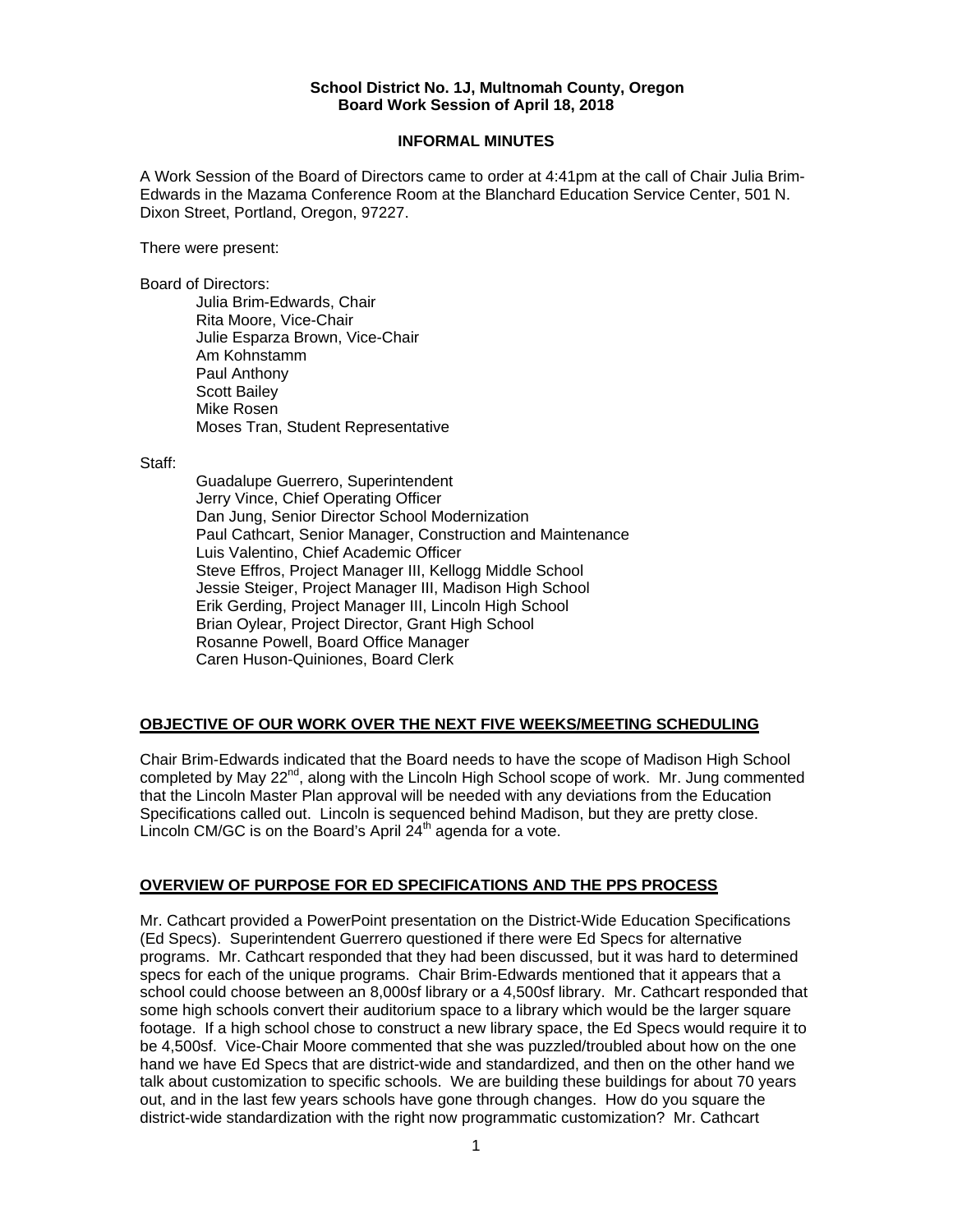responded that they try to be flexible. The needs will vary over time, and the current Design Advisory Groups will swap out certain things. Mr. Cathcart added an example: makerspace is included for each high school, but the CTE programs are determined by the school. School Modernization staff continue to ask what the makerspace area could be used for in 10 years. Mr. Vincent added that in 2012, he heard that each high school would need a teen parent area, pantry/food closet and a health clinic. Superintendent Guerrero asked how we factor in partnerships with high schools and how do we be mindful of the equity question. Mr. Cathcart responded that one example was Faubion/Concordia; there is a section in the Ed Specs that talk about the tier when partnerships come into involvement. Mr. Vincent added that staff really needs to know the partnership before they begin construction. Director Anthony stated that Benson High Schools keeps being told that it was too soon to look at partnerships. Superintendent Guerrero stated that we need to know what CTE looks like at the District and begin talking about partnerships.

Chair Brim-Edwards commented that some things should be standardized and not have flexibility in order to have equity. Working environments for teachers should not be radically different in each high school. Vice-Chair Moore commented that whatever we decide to do, we need to educate everyone about it. You will have to sell the sharing classrooms idea. Just because it is happening elsewhere does not mean it has to happen here. Chair Brim-Edwards mentioned that you have to think about the budget and we just cannot afford to have a room for each teacher. The reality is what we can afford.

Director Anthony stated that principals needed Professional Development on staffing and scheduling; they need to make their building work. Superintendent Guerrero stated, in addition, that we also need to compile an addendum to the Ed Specs about actual needs like project based learning, primary vs. intermediate grades, etc. Mr. Vincent commented that it was all about alignment (with the strategic plan, curriculum, etc), but we move fast. Mr. Jung mentioned that staff meets with principals, teachers, special education therapists, central staff, design advisory groups, previous bond committee members, etc., and they all vet the master plan which then goes to the Board for a vote.

### **ED SPECS IN THE 2017 BOND – HOW THEY WRE SET, HOW REVISED FROM 2012**

### Kellogg

Mr. Effros, Project Manager, stated that Kellogg has had a robust Design Advisory Group process underway. Kellogg has gone through the Master Planning process. The big challenge was starting with the premise of what the middle school was supposed to be. We do not know what the feeder schools will be for Kellogg. Mr. Effros indicated that he worked with a TOSA to develop the Master Plan.

### Madison

Jessie Steiger, Project Manager, commented that they have an Option A and an Option B. Madison is a large school, not modern, does not promote inclusivity, and has no ADA accommodation. The focus is to improve quality and efficiency. Option B was \$26 million over budget, but meets the Ed Specs. The original plan was to renovate the auditorium, but seismic requirements took that project way over budget. A smaller auditorium will be constructed and save at least \$5 million. Classrooms have been reduced in footage by 10%, and two science labs had been deleted based upon projected usage; however, science lab space will be on par with other high schools. The library is smaller as we are keeping it in the same geographical area, but Nutrition Services asked that the kitchen/servery/commons be larger. Option B excludes any stadium upgrades, and excludes addition of a softball field, but those items are on a list as alternatives.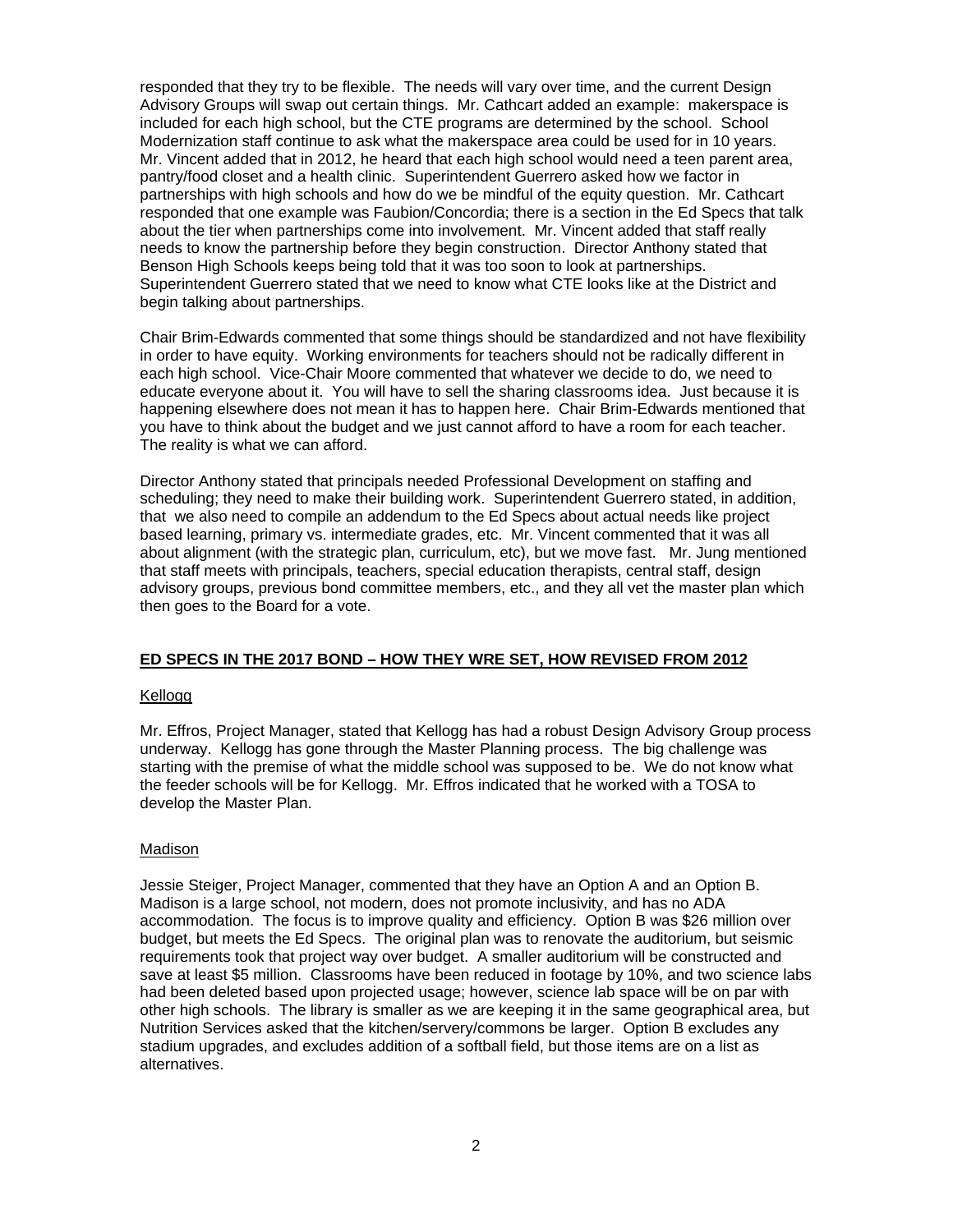### Lincoln

Erik Gerding, Project Manager, reported that Lincoln has a Master Plan final report and a due diligent report. They did their best to get the Office of Teaching and Learning involved, and did better than with Faubion in that respect. Lincoln has the smallest high school site but with the highest enrollment. Classroom sharing has been a big debate as they have been forced to share for many years. Math teachers love sharing classrooms; science teachers do not. We do not have the space to provide athletic space as required by the Ed Specs, which is a challenge. Lincoln has more class offerings then the Ed Specs support. In addition, the IB program at Lincoln requires extra testing space. The size of the building will be the same as Ed Specs require. Choir rooms are optional in the Ed Specs, but Lincoln says they require them. Staff from School Modernization do not know the non-negotiables. Chair Brim-Edwards stated that there needs to be an affirmation on what is non-negotiable and what our expectations are.

## **Grant**

Brian Oylear, Project Manager, reported that Grant High School has a medically fragile program, fine arts programs, and wish to save their auditorium. It was determined that those items were adequate for the project and were included in the design process. Today, Grant is very close to the Ed Specs. There is an additional need for CTE spaces which were particular to grant (e.g, Grant Magazine), and additional square footage for photography and robotics.

Director Kohnstamm asked if anything struck Mr. Oylear odd about the Ed Specs. Mr. Oylear responded that there should be a discussion about auxiliary spaces. The challenges he saw were storage areas, and another adjustment period will be when teachers are actually in the building for a while. There was nothing he would recommend doing differently at Grant. Mr. Cathcart added that staff learned a couple things from Grant that they Paul Cathcart: we actually learned a couple things from Grant that they then put in the Ed Specs.

### Benson

Chair Brim-Edwards asked what the timeline was on landing on the Ed Specs for Benson. Mr. Jung responded that they are in the final stage.

## **GENERAL CONCERNS OR QUESTIONS RELATED TO THE 2017 BOND – OPPORTUNITY FOR BOARD MEMBERS TO RRAISE ISSUES, REQUEST MATERIALS**

Chair Brim-Edwards asked the Board what items they needed to spend more time on. Responses were: CTE; enrollment projections (bring PSU and the City in to get their take on where we are going); concerns about Madison and classroom size; Benson enrollment planning; ensure that staff at the District continue to look at comparisons and equity; strategy around partnerships; if we are phasing things, how do we capture that long-term; definition of outdoor and indoor activities; are we building for the right curriculum; plan for a CTE strategy; how do we pay for everything; would like to hear more about our work with the City and County, Metro and Tri-met, on planning; CTE and partnerships; would like a listing of athletic facilities by building and where there are big discrepancies.

# **NEST STEPS**

Chair Brim-Edwards indicated that information was needed on where each project stands and the Ed Specs and the variances. Are cost adjustments being made to the designs? What are the trade-offs and non-negotiables? The Board needs to think about way to have the conversation about the two high schools moving forward now and the Ed Specs for Benson, which will be different. The Board needs to get deeper into the cost conversation. Mr. Jung stated that he was putting together a document that identifies what the Ed Specs say and what each project has or has planned. Director Bailey requested the costs associated with not doing a stadium, smaller